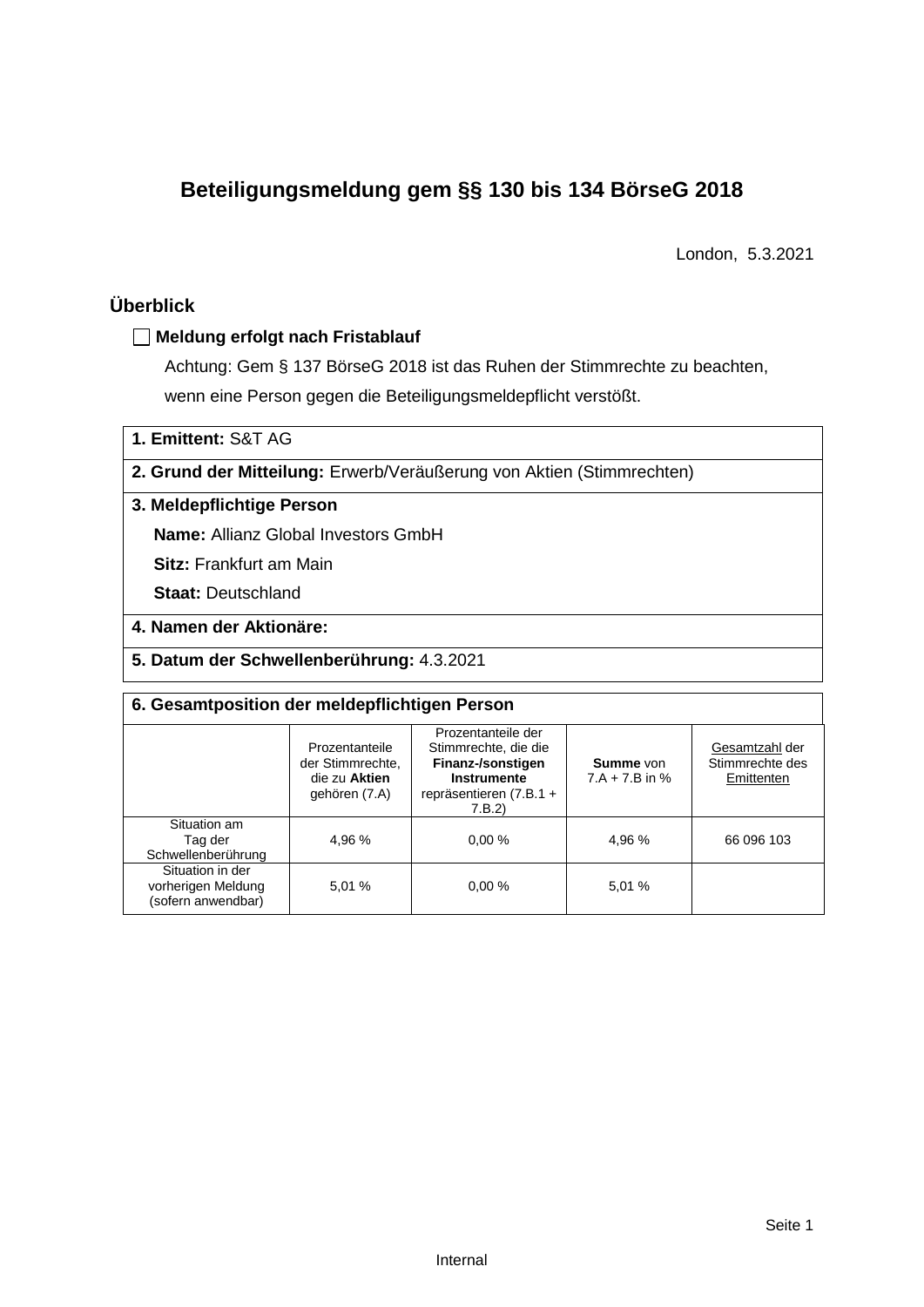### **Details**

### **7. Details über die gehaltenen Instrumente am Tag der Berührung der Schwelle:**

| A: Stimmrechte, die zu Aktien gehören |                                    |                                      |                                           |                                      |  |  |  |
|---------------------------------------|------------------------------------|--------------------------------------|-------------------------------------------|--------------------------------------|--|--|--|
|                                       | Anzahl der Stimmrechte             |                                      | Prozentanteil der Stimmrechte             |                                      |  |  |  |
| <b>ISIN der Aktien</b>                | Direkt<br>$(S$ 130 BörseG<br>2018) | Indirekt<br>$(S$ 133 BörseG<br>2018) | <b>Direkt</b><br>$(S$ 130 BörseG<br>2018) | Indirekt<br>$(S$ 133 BörseG<br>2018) |  |  |  |
| AT0000A0E9W5                          | 3 279 315                          |                                      | 4,96 %                                    |                                      |  |  |  |
| Subsumme A                            | 3 279 315<br>4,96 %                |                                      |                                           |                                      |  |  |  |

| B 1: Finanzinstrumente / sonstige Instrumente gem § 131 Abs 1 Z 1 BörseG 2018                                                                        |  |  |  |  |  |  |  |
|------------------------------------------------------------------------------------------------------------------------------------------------------|--|--|--|--|--|--|--|
| Anzahl der Stimmrechte<br>Prozentanteil der<br>Ausübungsfrist<br>die erworben werden<br>Art des Instruments<br>Verfalldatum<br>Stimmrechte<br>können |  |  |  |  |  |  |  |
|                                                                                                                                                      |  |  |  |  |  |  |  |
| Subsumme B.1                                                                                                                                         |  |  |  |  |  |  |  |

| B 2: Finanzinstrumente / sonstige Instrumente gem § 131 Abs 1 Z 2 BörseG 2018 |              |                |                                    |                           |                                     |  |  |
|-------------------------------------------------------------------------------|--------------|----------------|------------------------------------|---------------------------|-------------------------------------|--|--|
| Art des<br>Instruments                                                        | Verfalldatum | Ausübungsfrist | Physisches oder<br>Cash Settlement | Anzahl der<br>Stimmrechte | Prozentanteil<br>der<br>Stimmrechte |  |  |
|                                                                               |              |                |                                    |                           |                                     |  |  |
|                                                                               |              |                | Subsumme B.2                       |                           |                                     |  |  |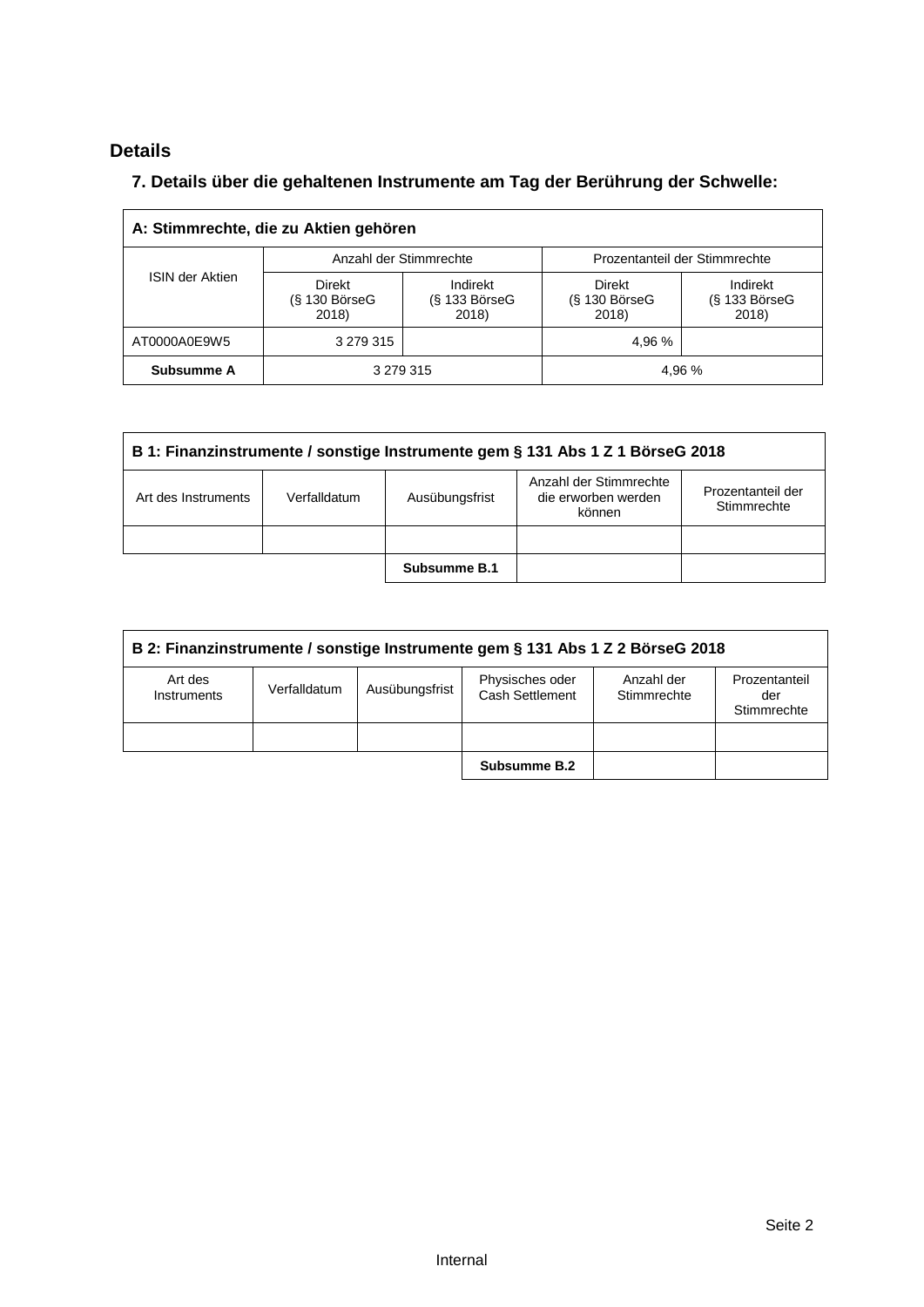#### **8. Information in Bezug auf die meldepflichtige Person:**

Die meldepflichtige Person (Punkt 3) wird nicht von einer natürlichen/juristischen Person kontrolliert und kontrolliert auch keine andere Person, die direkt oder indirekt Instrumente am Emittenten hält.

 $\boxtimes$  Volle Kette der kontrollierten Unternehmen, über die die Stimmrechte und/oder Finanz-/sonstigen Instrumente gehalten werden, beginnend mit der obersten kontrollierenden natürlichen oder juristischen Person:

| Ziffer | <b>Name</b>                                | Direkt kontrolliert<br>durch Ziffer | Direkt gehaltene<br>Stimmrechte in<br>Aktien (%) | Direkt gehaltene<br>Finanz-<br>/sonstige<br>Instrumente $(\%)$ | <b>Total</b> von beiden<br>$(\%)$ |
|--------|--------------------------------------------|-------------------------------------|--------------------------------------------------|----------------------------------------------------------------|-----------------------------------|
|        | Allianz SE                                 |                                     |                                                  |                                                                |                                   |
| 2      | <b>Allianz Asset</b><br>Management<br>GmbH |                                     |                                                  |                                                                |                                   |
| 3      | Allianz Global<br><b>Investors GmbH</b>    | 2                                   | 4,96 %                                           |                                                                | 4,96 %                            |
|        |                                            |                                     |                                                  |                                                                |                                   |

#### **9. Im Falle von Stimmrechtsvollmacht**

Datum der Hauptversammlung: -

Stimmrechtsanteil nach der Hauptversammlung: - entspricht - Stimmrechten

#### **10. Sonstige Kommentare:**

-

London am 5.3.2021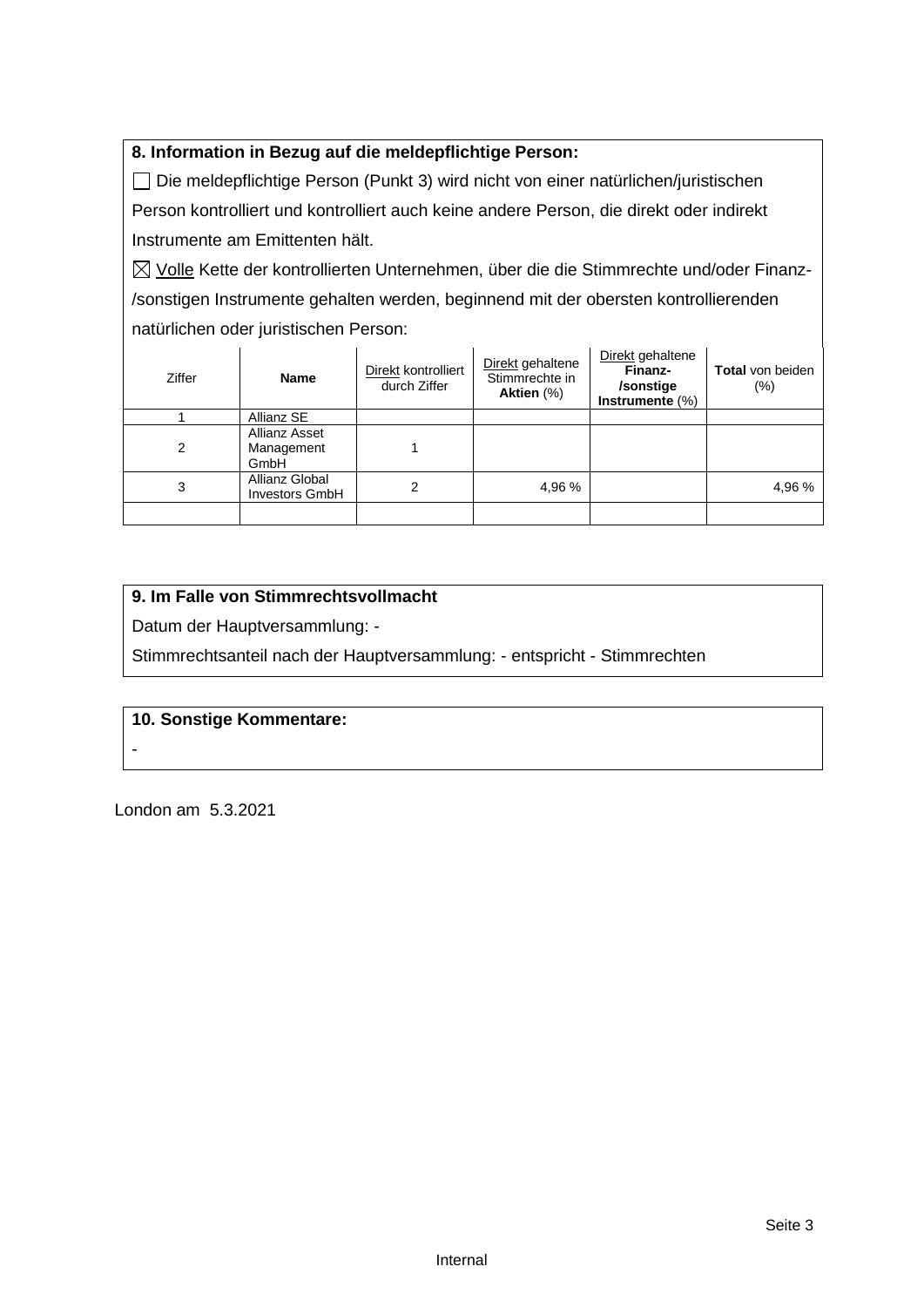# **NICHT ZU VERÖFFENTLICHEN!**

## **Meldung erfolgt durch**

Allianz Global Investors GmbH Darren Wickert Darren.Wickert@Allianzgi.com +44 203 2467125

# **NICHT ZU VERÖFFENTLICHEN!**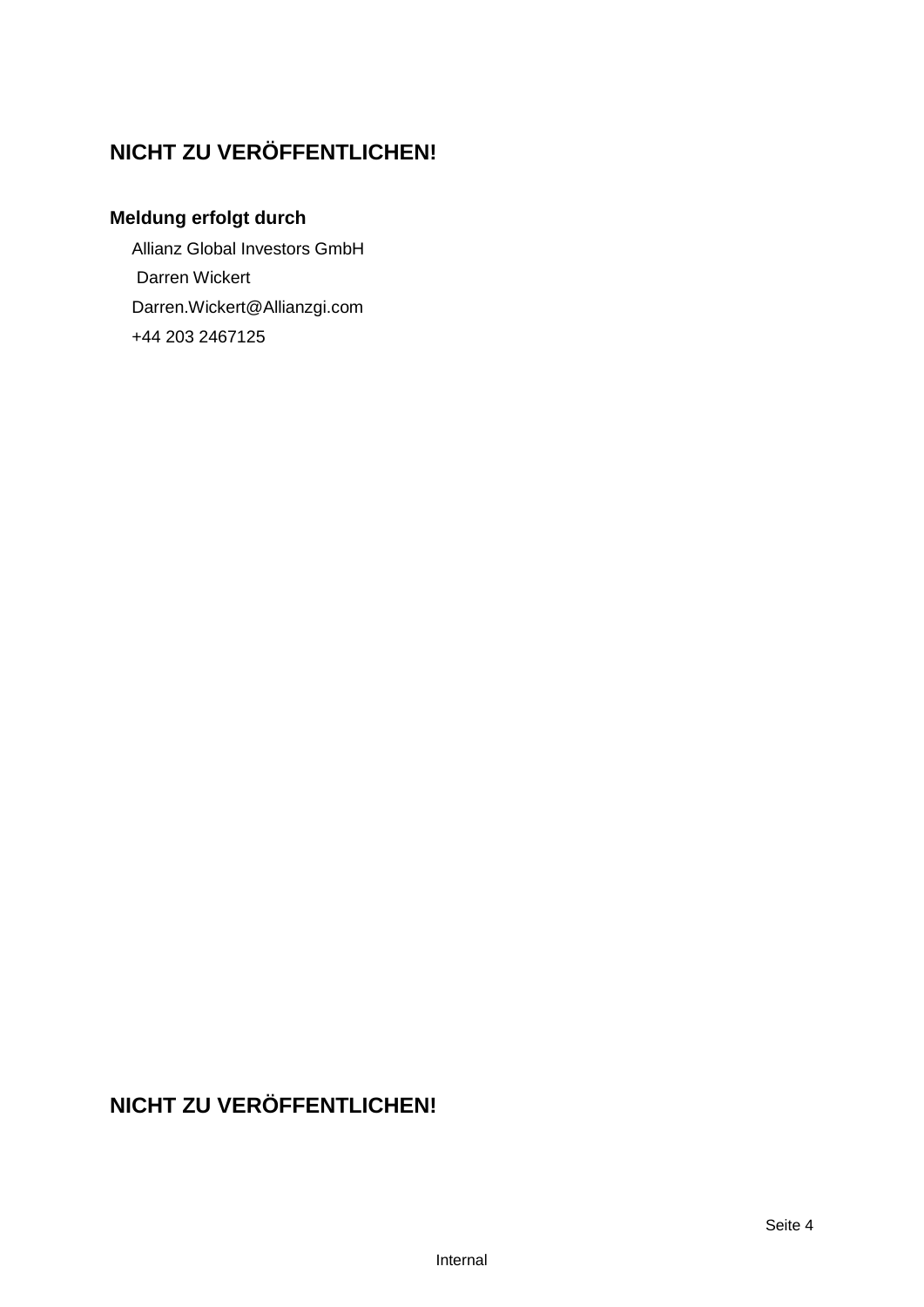# **Major holdings notification pursuant to Sec. 130 to 134 BörseG 2018**

London, 5.3.2021

#### **Overview**

#### **Notification made after deadline**

Caution: In case of violations of major holdings notification rules, please pay attention to Section 137 BörseG 2018 (Suspension of voting rights)

- **1. Issuer:** S&T AG
- **2. Reason for the notification:** Acquisition or disposal of voting rights

#### **3. Person subject to notification obligation**

**Name:** Allianz Global Investors GmbH

**City:** Frankfurt am Main

**Country:** Deutschland

#### **4. Name of shareholder(s):**

**5. Date on which the threshold was crossed or reached:** 4.3.2021

#### **6. Total positions**

|                                                                                | % of voting rights<br>attached to<br>shares $(7.A)$ | % of voting rights<br>through<br>financial/other<br>instruments $(7.B.1 +$<br>7.B.2 | <b>Total</b> of both in %<br>$(7.A + 7.B)$ | Total number of<br>voting rights of<br>issuer |
|--------------------------------------------------------------------------------|-----------------------------------------------------|-------------------------------------------------------------------------------------|--------------------------------------------|-----------------------------------------------|
| Resulting situation on the<br>date on which threshold<br>was crossed / reached | 4.96%                                               | 0.00%                                                                               | 4.96 %                                     | 66 096 103                                    |
| Position of previous<br>notification (if applicable)                           | 5.01 %                                              | 0.00%                                                                               | 5,01 %                                     |                                               |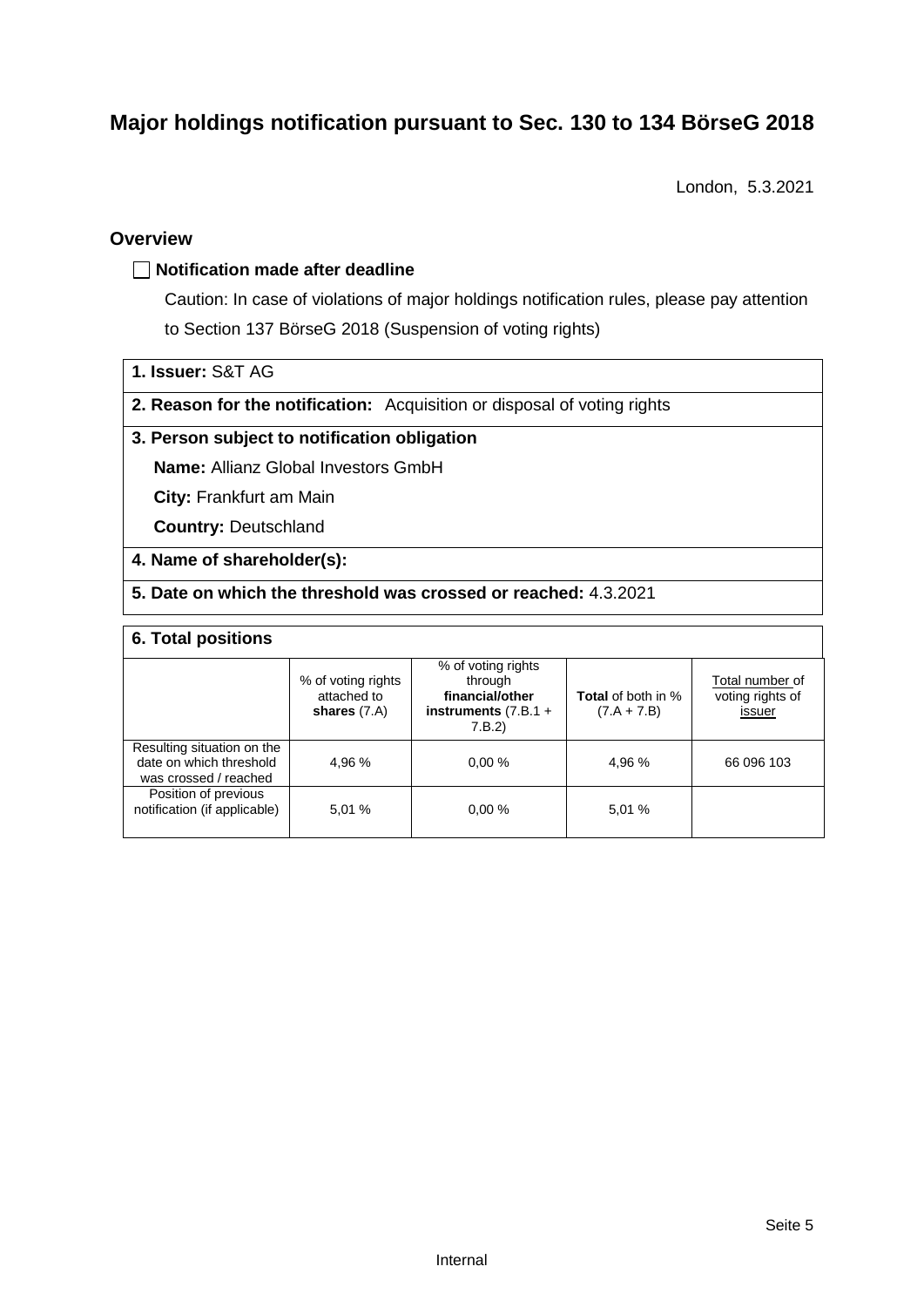### **Details**

### **7. Notified details of the resulting situation:**

| A: Voting rights attached to shares |                                    |                                      |                                           |                                      |  |  |  |
|-------------------------------------|------------------------------------|--------------------------------------|-------------------------------------------|--------------------------------------|--|--|--|
|                                     | Number of voting rights            |                                      | % of voting rights                        |                                      |  |  |  |
| <b>ISIN Code</b>                    | Direct<br>(Sec 130 BörseG<br>2018) | Indirect<br>(Sec 133 BörseG<br>2018) | <b>Direct</b><br>(Sec 130 BörseG<br>2018) | Indirect<br>(Sec 133 BörseG<br>2018) |  |  |  |
| AT0000A0E9W5                        | 3 279 315                          |                                      | 4,96 %                                    |                                      |  |  |  |
| <b>SUBTOTAL A</b>                   | 3 279 315<br>4,96 %                |                                      |                                           |                                      |  |  |  |

| B 1: Financial / Other Instruments pursuant to Sec. 131 para. 1 No. 1 BörseG 2018 |                        |                     |                                                                                      |                    |  |  |
|-----------------------------------------------------------------------------------|------------------------|---------------------|--------------------------------------------------------------------------------------|--------------------|--|--|
| Type of instrument                                                                | <b>Expiration Date</b> | Exercise Period     | Number of voting<br>rights that may be<br>acquired if the<br>instrument is exercised | % of voting rights |  |  |
|                                                                                   |                        |                     |                                                                                      |                    |  |  |
|                                                                                   |                        | <b>SUBTOTAL B.1</b> |                                                                                      |                    |  |  |

| B 2: Financial / Other Instruments pursuant to Sec. 131 para. 1 No. 2 BörseG 2018 |                    |                    |                               |                            |                       |  |  |
|-----------------------------------------------------------------------------------|--------------------|--------------------|-------------------------------|----------------------------|-----------------------|--|--|
| Type of instrument                                                                | Expiration<br>Date | Exercise<br>Period | Physical /<br>Cash Settlement | Number of<br>voting rights | % of voting<br>rights |  |  |
|                                                                                   |                    |                    |                               |                            |                       |  |  |
|                                                                                   |                    |                    | <b>SUBTOTAL B.2</b>           |                            |                       |  |  |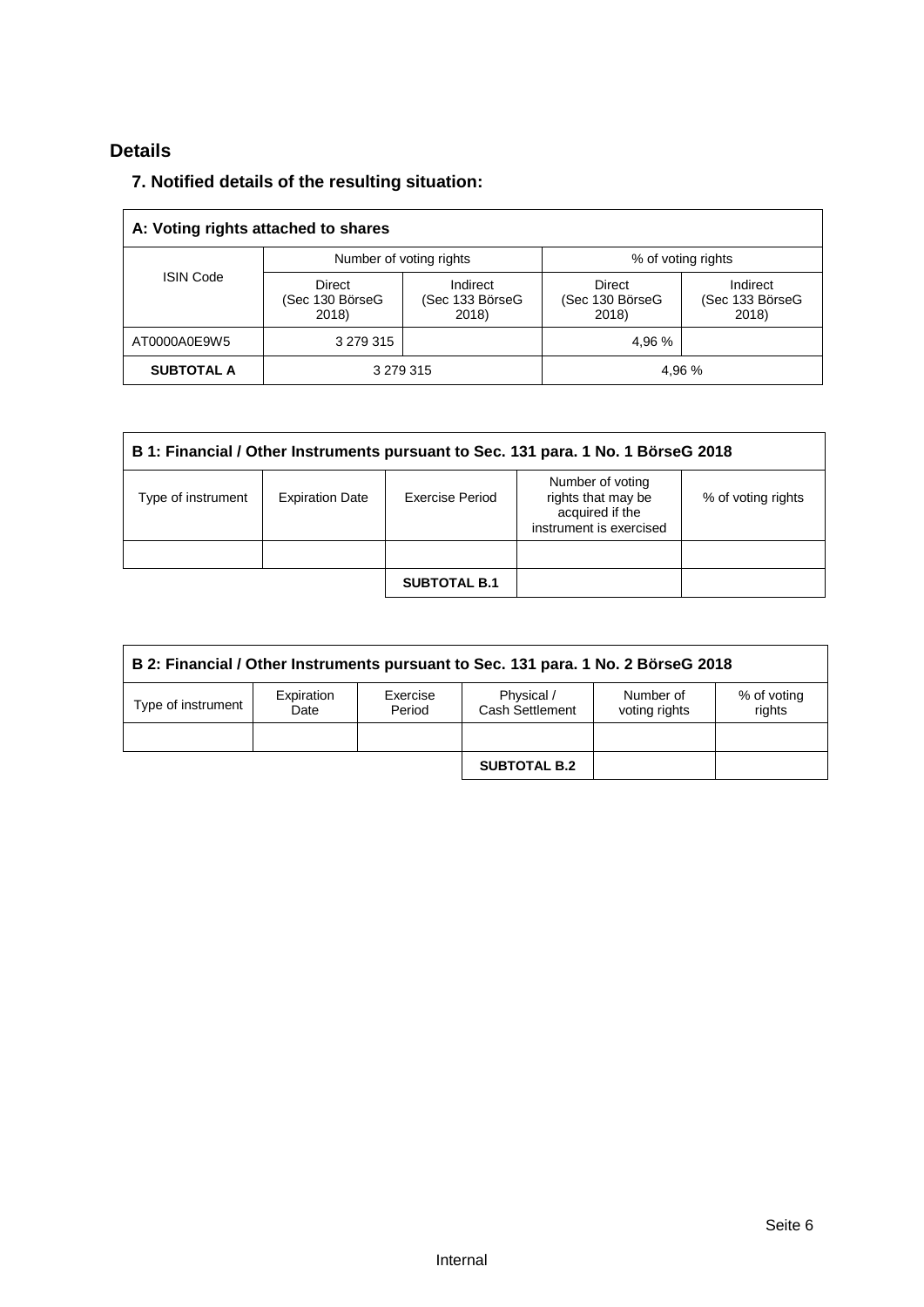#### **8. Information in relation to the person subject to the notification obligation:**

 $\Box$  Person subject to the notification obligation is not controlled by any natural person or legal entity and does not control any other undertaking(s) holding directly or indirectly an interest in the (underlying) issuer.

 $\boxtimes$  Full chain of controlled undertakings through which the voting rights and/or the financial/other instruments are effectively held starting with the ultimate controlling natural person or legal entity:

| No. | <b>Name</b>                                | Directly<br>controlled by No. | <b>Shares</b> held<br>directly (%) | <b>Financial/other</b><br>instruments<br>held directly (%) | <b>Total of both</b><br>$(\% )$ |
|-----|--------------------------------------------|-------------------------------|------------------------------------|------------------------------------------------------------|---------------------------------|
|     | Allianz SE                                 |                               |                                    |                                                            |                                 |
| 2   | <b>Allianz Asset</b><br>Management<br>GmbH |                               |                                    |                                                            |                                 |
| 3   | Allianz Global<br><b>Investors GmbH</b>    | 2                             | 4,96 %                             |                                                            | 4,96 %                          |
|     |                                            |                               |                                    |                                                            |                                 |

#### **9. In case of proxy voting**

Date of general meeting: -

Voting rights after general meeting: - is equivalent to - voting rights.

#### **10. Sonstige Kommentare:**

London am 5.3.2021

-